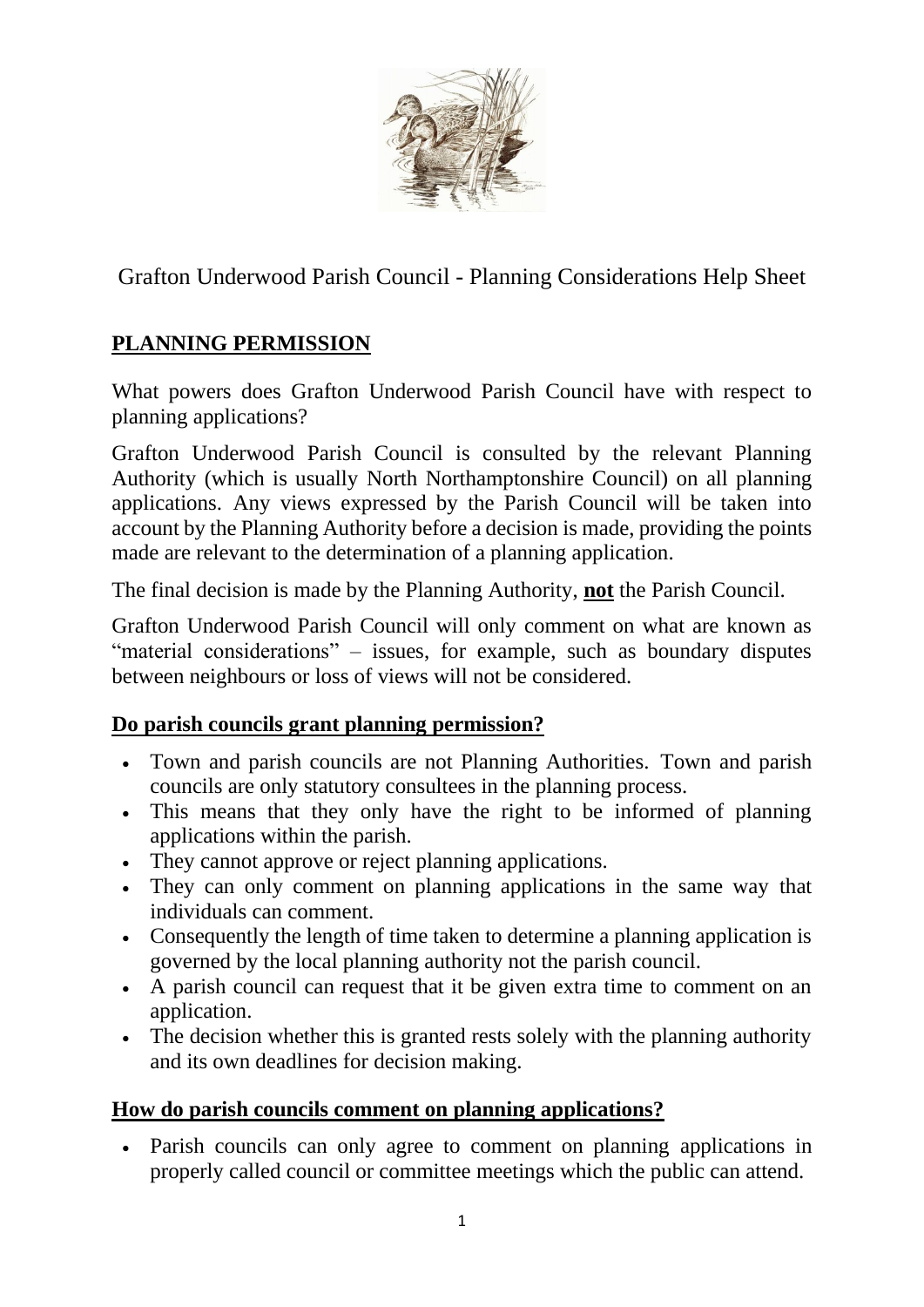- The comments agreed in the council meeting are submitted in writing by the parish clerk to the relevant planning authority.
- The process is exactly the same as that of an individual wishing to comment on a planning application.
- Parish councils are statutory consultees and have no powers to approve or reject planning applications, they can only comment or not on applications.

#### **Valid reasons for comment on a Planning Application**

Comments that are clear, concise and accurate stand more chance of being accepted than those that are not. When planning applications are considered, the following matters can all be relevant. These are sometimes referred to as 'material planning considerations':

- Central government policy and guidance Acts, Circulars, Planning Policy Guidance Notes (PPGs) etc.
- The Development Plan and any review of the Development Plan which is underway.
- Adopted supplementary guidance for example, village design statements, conservation area appraisals, car parking standards.
- Replies from statutory and non-statutory agencies (e.g. Environment Agency, Highways Authority).
- Representations from others neighbours, amenity groups and other interested parties so long as they relate to land use matters.
- Effects on an area this includes the character of an area, availability of infrastructure, density, over-development, layout, position, design and external appearance of buildings and landscaping
- The need to safeguard valuable resources such as good farmland or mineral reserves.
- Highway safety issues such as traffic generation, road capacity, means of access, visibility, car parking and effects on pedestrians and cyclists.
- Public services such as drainage and water supply
- Public proposals for using the same land
- Effects on individual buildings such as overlooking, loss of light, overshadowing, visual intrusion, noise, disturbance and smell.
- Effects on a specially designated area or building such as green belt, conservation areas, listed buildings, ancient monuments and areas of special scientific interest.
- Effects on existing tree cover and hedgerows.
- Nature conservation interests such as protection of badgers, great crested newts etc.
- Public rights of way
- Flooding or pollution.
- Planning history of the site including existing permissions and appeal decisions.
- A desire to retain or promote certain uses such as playing fields, village shops and pubs.